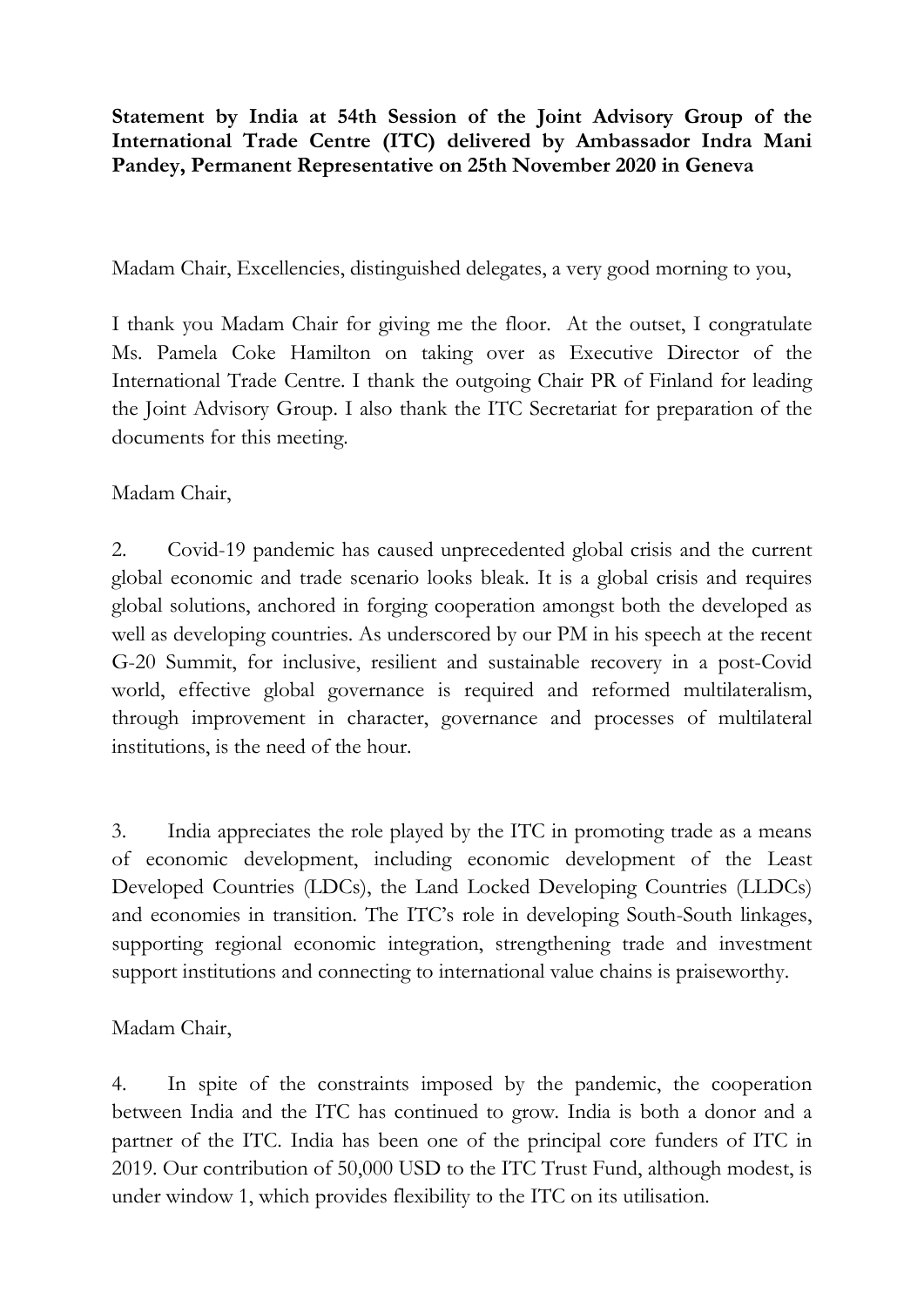5. The India - ITC partnership is exemplified by the ITC's Project, 'Supporting Indian Trade and Investment for Africa (SITA)' to improve the competitiveness of select value chains in five Eastern African countries through promoting trade and investment partnerships between institutions and businesses.

6. In area of technical cooperation, India has continued to collaborate with the ITC by organizing training sessions as well as study tours. In 2019, ITC provided support to building capacity in metrology through a study tour by technicians of Afghan National Standards Authority to National Physical Laboratory of India in New Delhi. We also appreciate the role played by the ITC in disseminating information and raising awareness about India's Duty Free Tariff Preference Scheme (DFTP) for Least Developed Countries. We are also pleased to note that the Export Potential Map launched by the ITC witnessed an increase of 62% visits in 2019 compared to 2018. India has been one of the leading countries to make use of this service.

## Madam Chair,

7. Development Partnership has occupied a prominent place in India's international cooperation. It is based on two main pillars; firstly, our development cooperation is rooted in partnerships for mutual benefit and mutual prosperity. Secondly, our partners determine and decide their priorities and contours of their development projects. This fundamentally differentiates our "partnership model" from the traditional "donor-recipient model".

8. We have cooperated with our partners in dealing with Covid-19 pandemic. Our development projects have continued to be implemented in spite of the challenges posed by the pandemic. Despite our own requirements, we have ensured that supply of essential medicines is not disrupted during the pandemic. We have provided essential medicines and equipment to 150 countries mostly as a grant. We have demonstrated that we are a responsible stakeholder in the global health products supply chains. India has also offered its vast vaccine manufacturing capacity for production of Covid vaccines and has not resorted to vaccine nationalism which has been practiced by a number of countries.

9. We have continued to implement our flagship technical and economic cooperation programme, ITEC, with our partner countries, with focus on building their capacities and developing their human resources. Despite the challenges posed by the pandemic, developmental projects under the India-UN Development Partnership Fund and the IBSA Fund have also continued to be implemented.